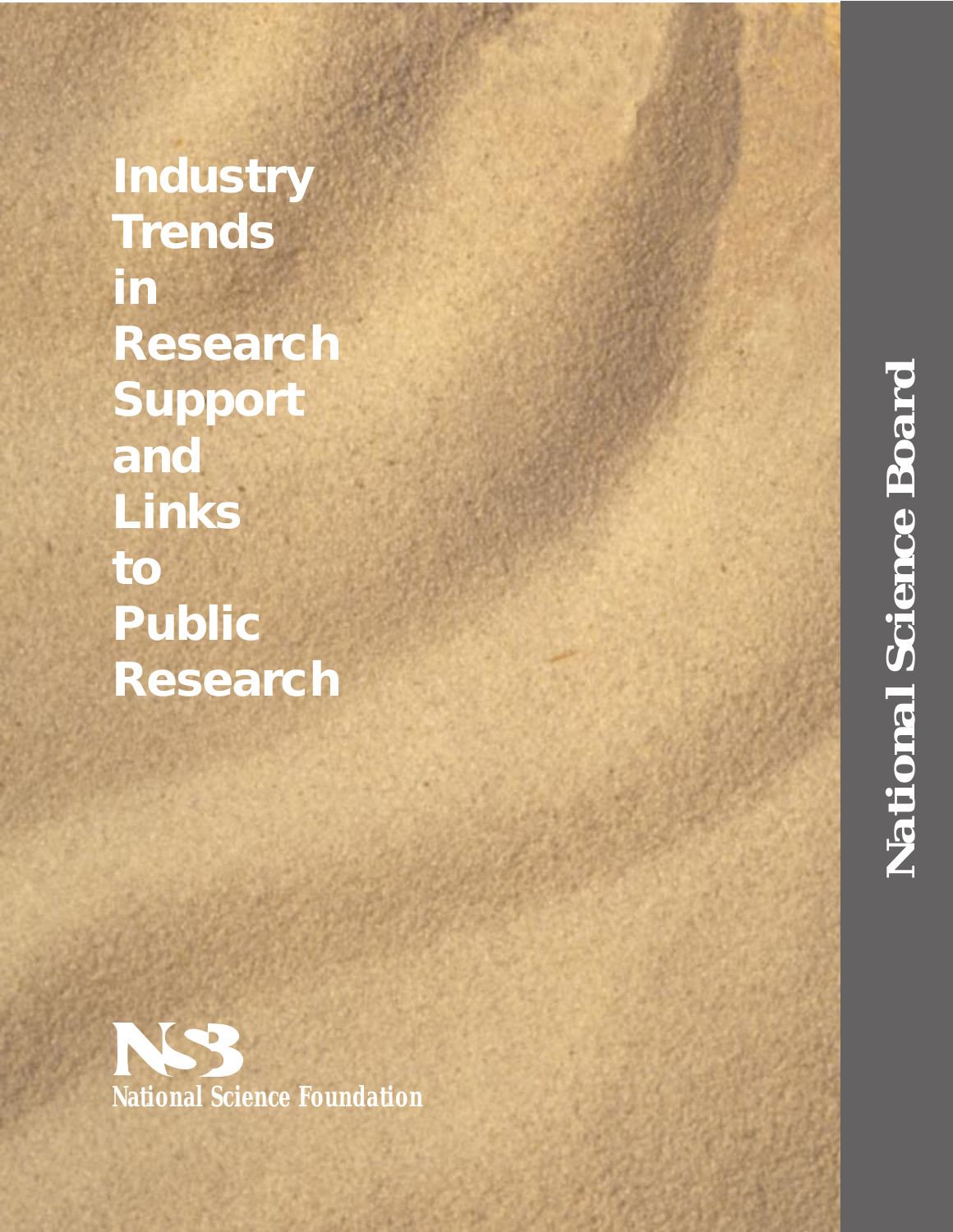# **Industry Trends in Research Support and Links to Public Research**

The National Science Board (NSB) is charged with monitoring the health of the nation's science and engineering enterprise and advising the President and Congress on policy matters pertaining to research and education in the sciences and engineering. The release of the new edition of our biennial report, *Science & Engineering Indicators – 1998*  $(S\&E I98)$ ,<sup>1</sup> provides the Board with an opportunity to note and comment on selected findings and trends of particular interest in the development of national policy.

Two important findings documented in *S&EI98* involve the capability of U.S. industry to develop new products and processes. The first is embodied in dual funding trends: namely, a restoration of funding by U.S. industry of its own research —representing a turnaround from the cutbacks that began in the late 1980s—in tandem with its continued albeit relatively small—investment in basic and applied research at universities and colleges.

The second finding, based on a relatively new analytic technique, suggests that patents granted in the U.S. patent system are increasingly linked to public research.<sup>2</sup> Specifically, inventors in five industrial nations, including the United States, are increasingly taking advantage of the results of research performed in universities, government laboratories, medical schools, and nonprofit organizations. This is especially true in areas where the rate of new startup firms is high, such as biotechnology and pharmaceuticals. When American inventors cite research journal articles, the cited articles are overwhelmingly those produced by U.S. authors.

Clearly, both industrial investment in research and industrial use of publicly funded research have been growing. Thus, investments by industry and government continue to complement each other, with public investment—primarily in basic research—often serving as a precursor to private sector investment in many areas of applied research and development. Federal investment thereby continues to provide a critical seedbed for economic growth and for overall growth in job opportunities.

Highlights of these findings and for related indicators are presented below, followed by the Board's comments. Technical details are appended.

#### **Highlights**

#### *Funding Indicators*

 $\blacklozenge$  In constant-dollar terms, the amount invested by U.S. industry in its own basic research efforts dropped by a fifth from 1991 through 1995,<sup>3</sup> decreasing from \$6.3 billion to about \$5 billion. This investment began to rise in 1996 and is projected to continue rising by 1997 to an estimated \$6.5 billion in current dollars, or \$5.7 billion in constant dollars.

- $\blacklozenge$  Similarly, industry financing of its own applied research decreased by about 16 percent from 1991 through 1994, but is projected to be up by 37 percent in real terms by 1997 to an estimated \$28.6 billion in current dollars.
- $\blacklozenge$  U.S. industry's investment in basic research performed at U.S. universities and colleges increased in real terms by 20 percent from 1991 to 1997, rising to a total of \$1.05 billion in 1997 dollars. This represents about 6.5 percent of all academic basic research expenditures.

#### *Citation and Authorship Indicators*

- $\blacklozenge$  In their application to the U.S. Patent and Trademark Office, inventors must cite all "prior art"—that is, the previous patents as well as the other sources of information on which the present application is based. Most citations are to prior patents, but an increasing number of applications cite one or more research journal articles: in 1996, 25 percent of all assigned patents, and 29 percent of those from American inventors, did so. Analyzing the geographic, institutional, and funding sources of these cited articles in granted patents provides insight into the linkages between published research and new industrial developments.
- Analyses of the U.S.-granted patents that cited research papers suggest that the linkage between patents and public research was strengthening at an increasing rate across five major industrialized nations. This was particularly true for the half of U.S. patents granted to U.S. inventors. These overwhelmingly cited U.S.-authored research papers, two-thirds of which were published by organizations primarily supported by public funding. More recent data show a continuing acceleration in this general trend in citation linkage.
- $\blacklozenge$  The linkage is particularly evident in patents for "drugs" and medicines." Applications in this category cited, on average, several times the number of research papers cited, for example, in the category of "communication equipment and electronic components."
- $\blacklozenge$  To the degree that cited research papers represent the science base for industry, U.S. industrial inventors tend to draw on U.S. public research for much of that base, ranging from 30 percent of their science citations from patents in "communication equipment and electrical components" to 50 percent in "drugs and medicines." As a point of comparison, U.S. inventors relied on U.S. industry

<sup>1</sup> Ordering information for *Science & Engineering Indicators 1998* (NSB 98-1) appears at the end of this paper; the report is also available on the World Wide Web <<http://www.nsf.gov/sbe/srs/stats.htm>>.

Public research refers here to research performed in academic, nonprofit, and government research organizations that is in the public domain. In the United States such research is primarily funded by the Federal Government.

<sup>&</sup>lt;sup>3</sup> Due to revisions in survey methodology, data prior to 1991 may not be strictly comparable to data for years after 1991.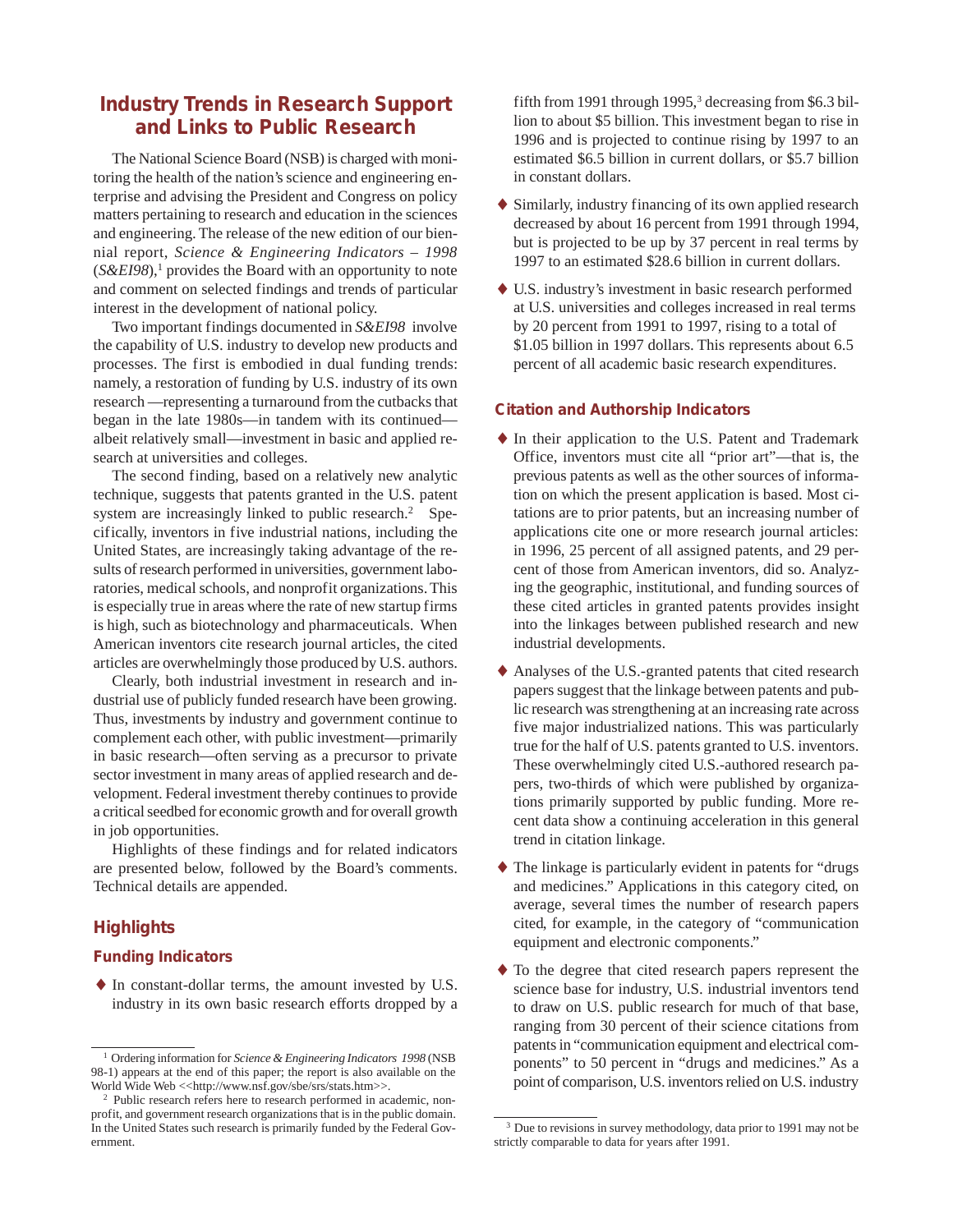research much less frequently; only about 17 percent of science citations in "drugs and medicines" patents were to U.S. industry research papers.

- l The number of journal articles published each year by U.S. industrial researchers in physical science fields declined sharply during the 1990s, and has been dropping in engineering and technology since the 1980s. Concurrently, research publication activity has continued to climb in biotechnology and medicine. These trends may in part reflect restructuring and refocusing of corporate R&D.
- l Coauthorship of journal articles by U.S. industrial researchers with either academic or Federal researchers increased steadily across all fields from 1981 to 1995.

# **Commentary**

The Board welcomes the rebound in company investment in their own research efforts. In our view, part of this increase reflects a realization by some firms that had reduced investments earlier that, to remain highly competitive, they should begin to rebuild their research capabilities. The prevailing economic conditions of the past few years facilitated such investment opportunities.

The Board also welcomes the continuing trend by companies to increase their investments in basic and applied research performed in academic institutions. Such research is closely linked to the education of scientists, engineers, and technical workers; and companies often invest in it to be closer to a potential source of talented students as well as to keep abreast of the latest developments in their fields of interest. The transfer of research findings to technological advances is often facilitated when recent graduates take jobs in industry.

Though growing, industrial investment in basic academic research is still relatively small, amounting to about onefifteenth of the nation's total investment in academic basic research. The roles of industrial and Federal investment are, of course, complementary. The Federal Government funds research to meet its own missions or to benefit the public as a whole; this includes providing funding where individual firms are not likely to invest because they would not be able to "capture" the resulting benefits. Therefore, traditionally, funding of academic basic research has been the role of the Federal Government rather than that of industry.

The analysis of patent citations to research journal articles is a relatively new technique, developed to provide a window on the relationship between research findings and industrial innovation. While most patent citations are to previous patents, the growing incidence of citations to research papers indicates the increasing importance of publicly funded research to U.S. industry—particularly in areas such as biotechnology and pharmaceuticals. The impact of publicly

funded scientific research on the national economy is realized when companies use such patents to introduce new products or services into the marketplace or to make their manufacturing or service processes more effective.

Clearly, both industrial investment in research and industrial use of publicly funded research have been growing. Thus, investments by industry and government continue to complement each other, with public investment—primarily in basic research—often serving as a precursor to private sector investment in many areas of applied research and development. Federal investment thereby continues to provide a critical seedbed for economic growth and for overall growth in job opportunities.

# **Appendix Indicator Descriptions and Detailed Findings**

#### **Funding Indicators**

## *Industrial Investment in Company-Performed Research Is Beginning to Be Restored*

Several prominent companies reduced the size and redirected the focus of their central research facilities in the late 1980s and early 1990s; the proportion of corporate research funding in the budgets of decentralized business units was decreased as well. These declines show up as drops in company funding of both basic and applied research.

From 1991 through 1995, companies' investment in their own performance of basic research declined more than a fifth, in constant-dollar terms, dropping from \$6.3 billion to \$5 billion. Surveys of industry reveal that such investment is projected to increase by 15 percent between 1995 and 1997 in constant dollars, rising to an estimated \$6.5 billion in current dollars.

Similarly, industrial expenditures for companies' own applied research dropped 16 percent in constant dollars from 1991 to 1994; however, this investment is projected to increase 37 percent (in constant dollars) after 1994, reaching \$28.6 billion in current dollars in 1997.

## *Industrial Investment in University Research up 20 Percent Since 1991 to \$1.5 Billion*

Industrial investment in basic and applied research performed at universities and colleges is estimated to have risen 20 percent (in constant dollars) between 1991 and 1997. Industrial firms accounted for an estimated 6.5 percent of all academic basic research expenditures and 9.1 percent of all academic applied research expenditures, amounting to \$1.05 billion and \$545 million, respectively.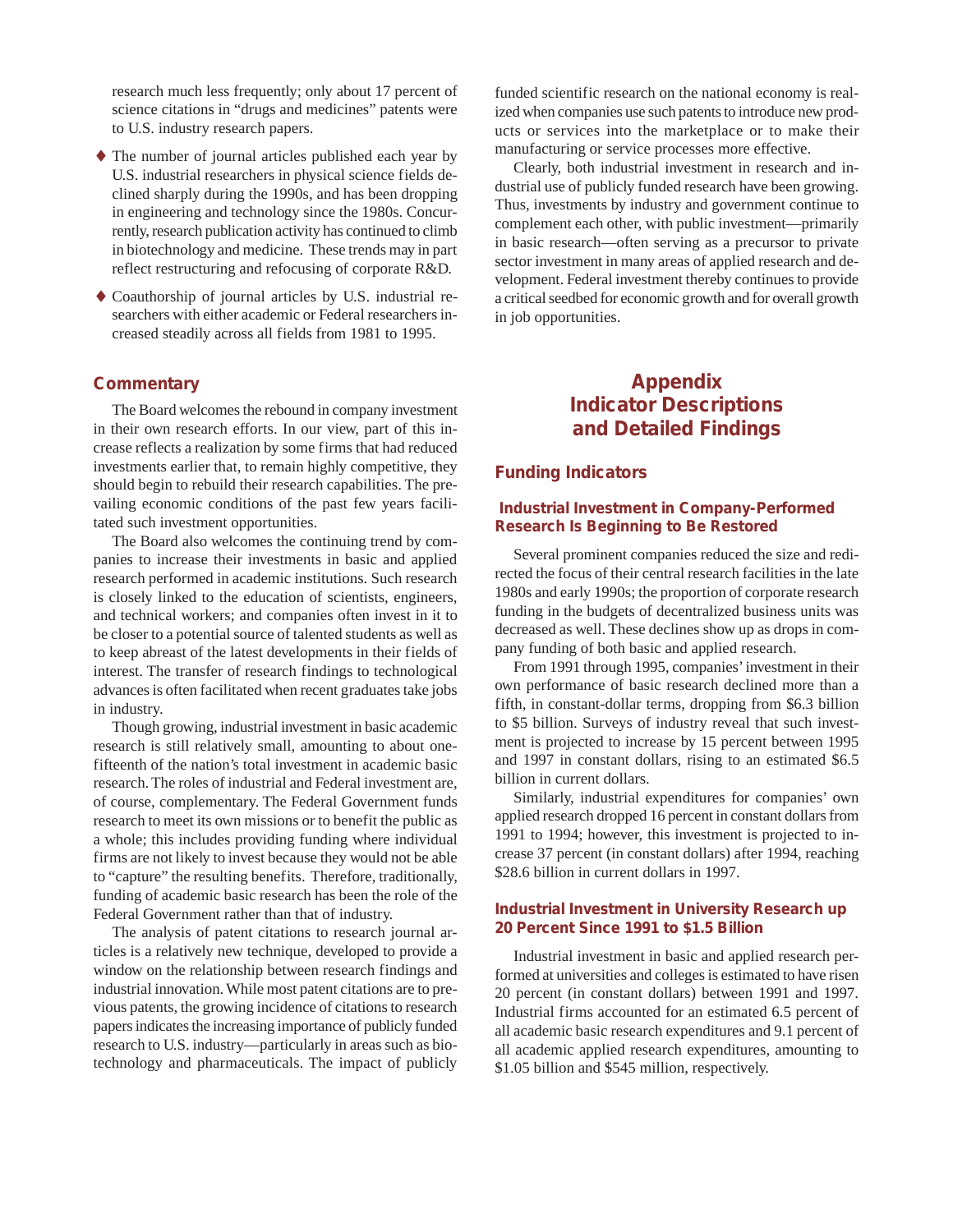#### **Percent of citations from 1993 & 1994 U.S. Industrial patents to research papers, by origin of paper**

| Product field                                         | U.S.<br>public<br>research | U.S.<br>industry<br>research | $Non-$<br>U.S.<br>research |
|-------------------------------------------------------|----------------------------|------------------------------|----------------------------|
| Drugs<br>& medicines                                  | 50                         | 17                           | 33                         |
| Chemicals <b>Chemicals</b>                            | 43                         | 18                           | 39                         |
| Communication<br>equipment & electronic<br>components | 30                         | 37                           | 33                         |

#### **Citation and Authorship Indicators**

#### *Public Research Papers4 Are Increasingly Cited in Patent Applications*

Applications for U.S. patents include citations to important prior patents and to other sources of information, including published research articles. On average, 7 percent of the references cited in 1993 and 1994 were to such articles. Research citations varied greatly among industrial product fields: for example, patents granted to U.S. firms in the "drugs and medicines" category cited an average of 6.4 research references per patent, while the average number of references cited in the "chemicals" category was 1.7, and the average for those in the "communication equipment and electronic components" product field category was 0.4.

To the degree that cited papers represent the science base of patents, U.S. firms patenting in the three major U.S. industrial sectors mentioned above produced 17 to 37 percent of the papers they cited in 1993 and 1994 patents, and depend to a considerable degree on public research conducted in the United States. (See table above.)

Techniques for analyzing the linkage between newly granted patents and cited articles have been developed over the past decade to give policymakers and policy researchers a new window into the process of invention and innovation.5 Such techniques underestimate the actual amount of linkage between patents and articles, because each analytic step is based on conservative data selection methods. Thus, articles not in the relevant time frames, or not in the database of roughly 4,000 of the world's most influential scientific and technical journals,<sup>6</sup> are not counted; also, counts include only citations on the front page of issued patents, whether placed there by applicants or patent examiners, but not citations within the patents' texts.

Comparisons were made between two periods: patents granted in 1987 and 1988, citing papers from 1975 to 1985 (period 1), and patents granted in 1993 and 1994, citing papers from 1981 to 1991 (period 2). The linkage between U.S. patents granted in period 2 to inventors in all countries and U.S.-authored research papers was dramatically greater than the linkage in period 1. The number of papers cited more than doubled, and the number of citations to those papers almost tripled, rising from 16,600 in period 1 to 49,500 in period 2. By comparison, between 1987 and 1994 (the years covered by the two periods), the number of patents granted increased by 28 percent, and the number of papers in the journal database increased by 16 percent.

The trend is occurring across a broadening base of patents. The fraction of all patents granted by the United States that cited at least one scientific paper increased dramatically between 1985 and 1995—from 11 percent to 23 percent. The effect was more pronounced for high-technology areas. For example, the proportion of "drugs and medicines" patents citing at least one paper grew from 45 to 76 percent, while the proportion in the "other chemical" category almost doubled, increasing from 25 to 47 percent.

Recent information from a second, related data set which used slightly different periods of citation years shows that the linkage increased even more rapidly in the latest period. In this data set, the number of citations in 1995 and 1996 patents to U.S.-authored papers published in the previous 10 years jumped by about half again to 79,500. Due to technical factors, this figure is not precisely comparable to the period 1 and 2 data discussed above, but does confirm the strength and direction of the trend.

Analysis of U.S. patents granted to inventors in the five countries leading in patent activity (the United States, Japan, Germany, United Kingdom, and France) shows that linkages to industry are stronger for papers in clinical medicine and biomedical research than in other fields. Citations from U.S.-granted patents to papers in those fields are increasing quickly for inventors in all five countries, but fastest for U.S. and U.K. inventors.

The linkage time between citations from patents to the scientific literature for patents in the "drugs and medicines" category was relatively short: the peak year for papers cited was four to six years earlier than the patent, which is only a year or two slower than citation patterns among biomedical research articles.

### *American Inventors Overwhelmingly Cite U.S.- Produced Research Papers*

Analysis of the half of U.S. patents granted to U.S. inventors (in the period 1/period 2 data set) reveals the following:

 $\blacklozenge$  U.S. inventors overwhelmingly cited papers produced by U.S. authors. For example, papers that acknowledged

<sup>4</sup> Public research refers here to research performed in academic, nonprofit, and government research organizations that is in the public domain. In the United States such research is primarily funded by the Federal Government.

<sup>5</sup> Francis Narin, Kimberly S. Hamilton, and Dominic Olivastro, "The Increasing Linkage Between U.S. Technology and Public Science," *Research Policy* 26, No. 3 (December 1997): 317-30.

<sup>6</sup> The set covered by the Science Citation Index published by the Institute for Scientific Information.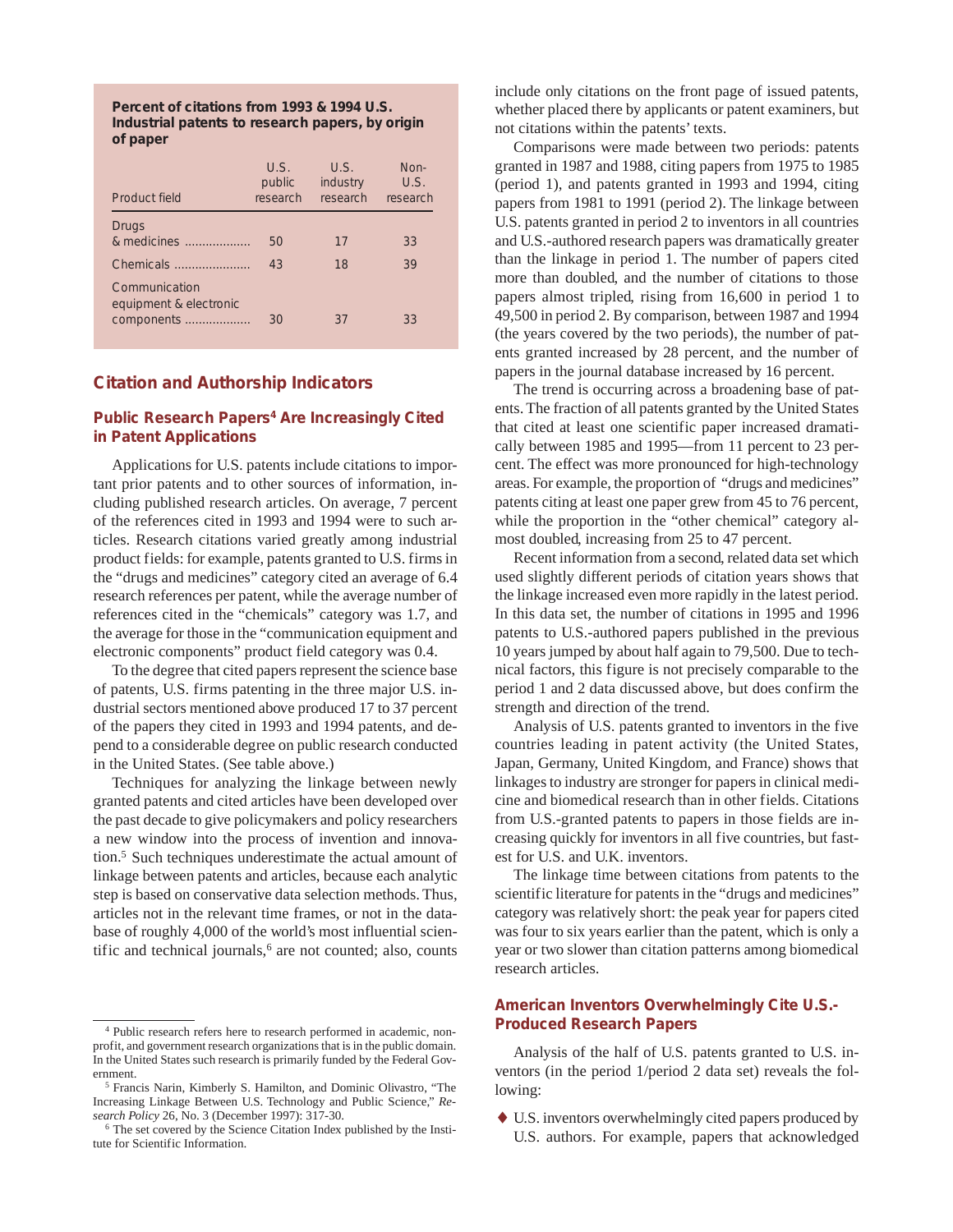funding by the National Science Foundation were cited in five times as many patents having at least one U.S. inventor as in patents granted to foreign inventors only.

- l Half of the cited papers produced in the United States and cited by U.S. firms were authored by researchers in American colleges, universities, and medical schools; almost a third were written by industry scientists; and most of the rest were by researchers at the National Institutes of Health, the federally funded research and development laboratories of the Department of Energy and the National Aeronautics and Space Administration, and other government and not-for-profit organizations.
- $\blacklozenge$  The research underlying the papers produced in Federal and academic laboratories was largely supported by Federal funds, and the papers were published in prestigious, mainstream scientific and technical journals.

# *Industry Coauthorship of Journal Articles Has Doubled Since 1981*

The proportion of industry-produced articles that were coauthored with at least one U.S. academic researcher increased from 21.6 percent in 1981 to 40.8 percent in 1995. The number of such articles in the 4,000-journal set more than doubled, rising from 2,905 to 7,479 articles.

Although increases in the number of coauthorships were evident in all fields, they were steeper in biomedical research than in five other categories analyzed: engineering and technology, biology, chemistry, physics, and mathematics. For example, 276—or 35.3 percent—of industrial articles in biomedical research had at least one university coauthor in 1981. By 1995, the number of coauthored articles had quadrupled to 1,216, or 44.1 percent of that field's total articles.

The number of articles authored by at least one U.S. industrial researcher and at least one researcher at a Federal agency or federally funded research and development center nearly tripled between 1981 and 1995, rising from approximately 800 to about 2,400. Also, the percentage of articles produced by such collaborations doubled, rising from about 6 percent to more than 12 percent of all industrial research papers. The fields that experienced the greatest growth in this type of collaboration were physics and earth and space sciences.

# *Number of Journal Articles in Engineering and Physical Sciences by U.S. Industrial Researchers Dropped Sharply While Those in Medical Research Increased*

Researchers in U.S. industry wrote about 8 percent of the 142,800 U.S.-authored articles published in the 4,000 journal set in 1995. This percentage was about the same as in 1981, but during that time the nature of industrial research publishing changed dramatically. During the 1980s, the number of industry publications in engineering and technology fields dropped steeply. In the first half of the 1990s, that number continued to decline and was accompanied by declines in industrial publications in physics, chemistry, and mathematics. Over the same period, industry articles in clinical medicine doubled and those in biomedical research tripled; these two fields accounted for 40 percent of the industrial sector's total publications in 1995, compared with 19 percent in 1981.

# **Additional Reading**

- Colin McIlwain, "Industrial Research Booms in U.S., Despite Job Cuts at Large Labs," *Nature* 391, No. 669 (February 19, 1998): 723.
- National Science Foundation, Science Resources Studies Division, "1995 U.S. Industrial R&D Rises, NSF Survey Statistics Expanded to Emphasize Role of Nonmanufacturing Industries," SRS Data Brief, NSF 97-332 (Arlington, VA: December 16, 1997).
- William J. Broad, "Study Finds Public Science Is Pillar of Industry," *New York Times* May 13, 1997: C-1.
- National Research Council, Board on Science, Technology and National Policy, "Industrial Research and Innovation Indicators—Report of a Workshop," workshop held February 28, 1997, Washington, DC (Washington, DC: National Academy Press, 1997).

*Prepared by the* **Task Force on Industry Reliance on Publicly-Funded Research** *Dr. Stanley V. Jaskolski, Chair Dr. John A. Armstrong Dr. Claudia I. Mitchell-Kernan, ex officio*

> Mr. James McCullough Executive Secretary

This paper is available to the public through the NSB Web site: <<http://www.nsf.gov/nsb/documents>>. For paper copies of this report and *Science & Engineering Indicators—1998*, contact the NSF publications office, phone: (301) 947-2722; e-mail: paperpubs@nsf.gov.